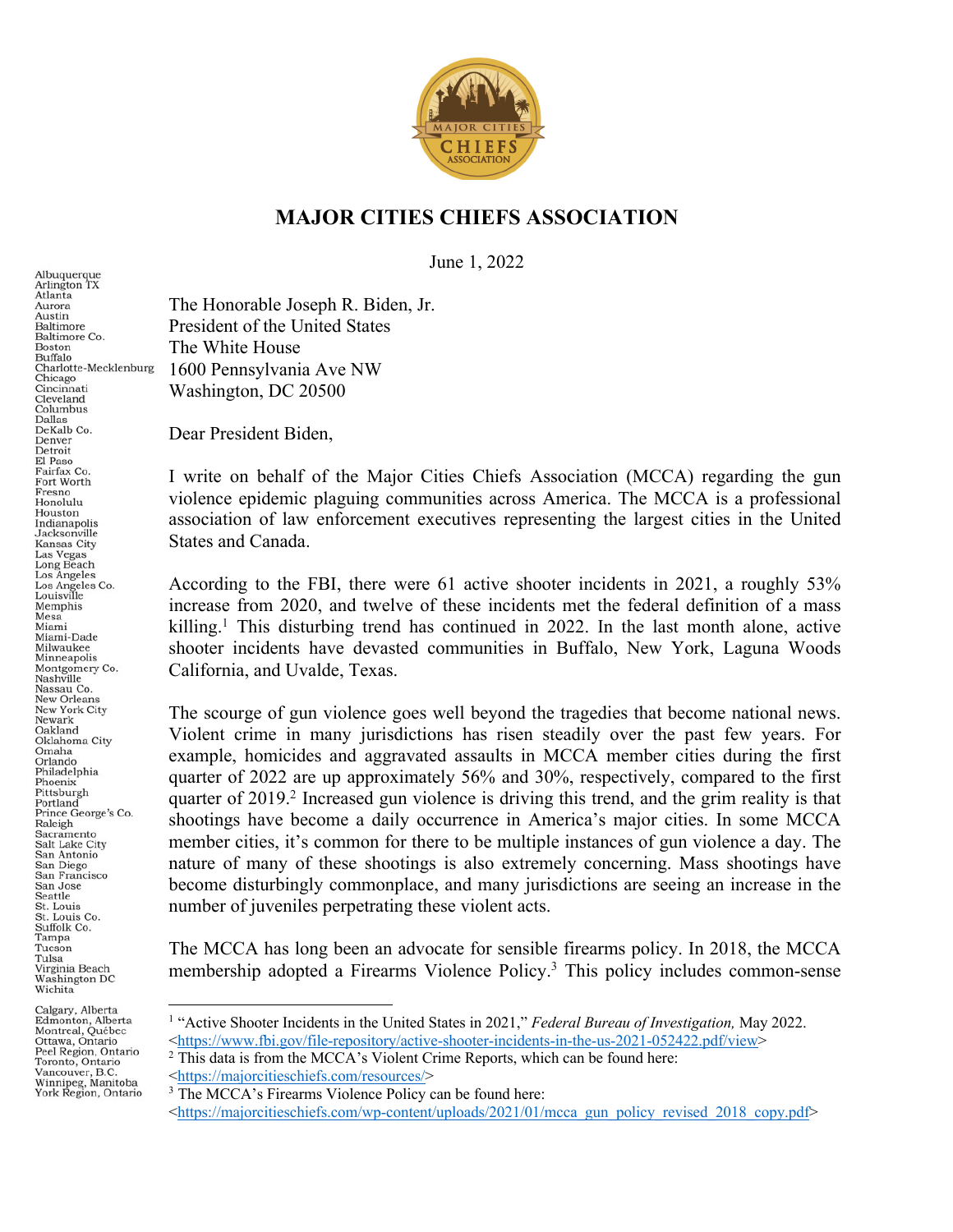reforms that will help save lives while protecting Constitutional rights and due process. The MCCA is a leader in the law enforcement profession, and the Firearms Violence Policy is one of only a few such policy documents drafted by a law enforcement organization.

Your Administration must engage with the MCCA as it continues its work to address gun violence in our communities. As the chief law enforcement executives charged with protecting and serving the communities suffering the most from ongoing gun violence, MCCA members have a unique perspective and intricate understanding of these communities' needs that must be incorporated into any executive action.

The MCCA implores all our elected representatives to eschew politics and work together in a bipartisan manner to mitigate the threat of gun violence. Your leadership is needed now more than ever. The MCCA stands ready to work with your Administration, Congress, and all other stakeholders to institute the reforms that are required in order to provide for a more safe and secure America.

Sincerely,

gut, Flulhano

Jeri Williams Chief, Phoenix Police Department President, Major Cities Chiefs Association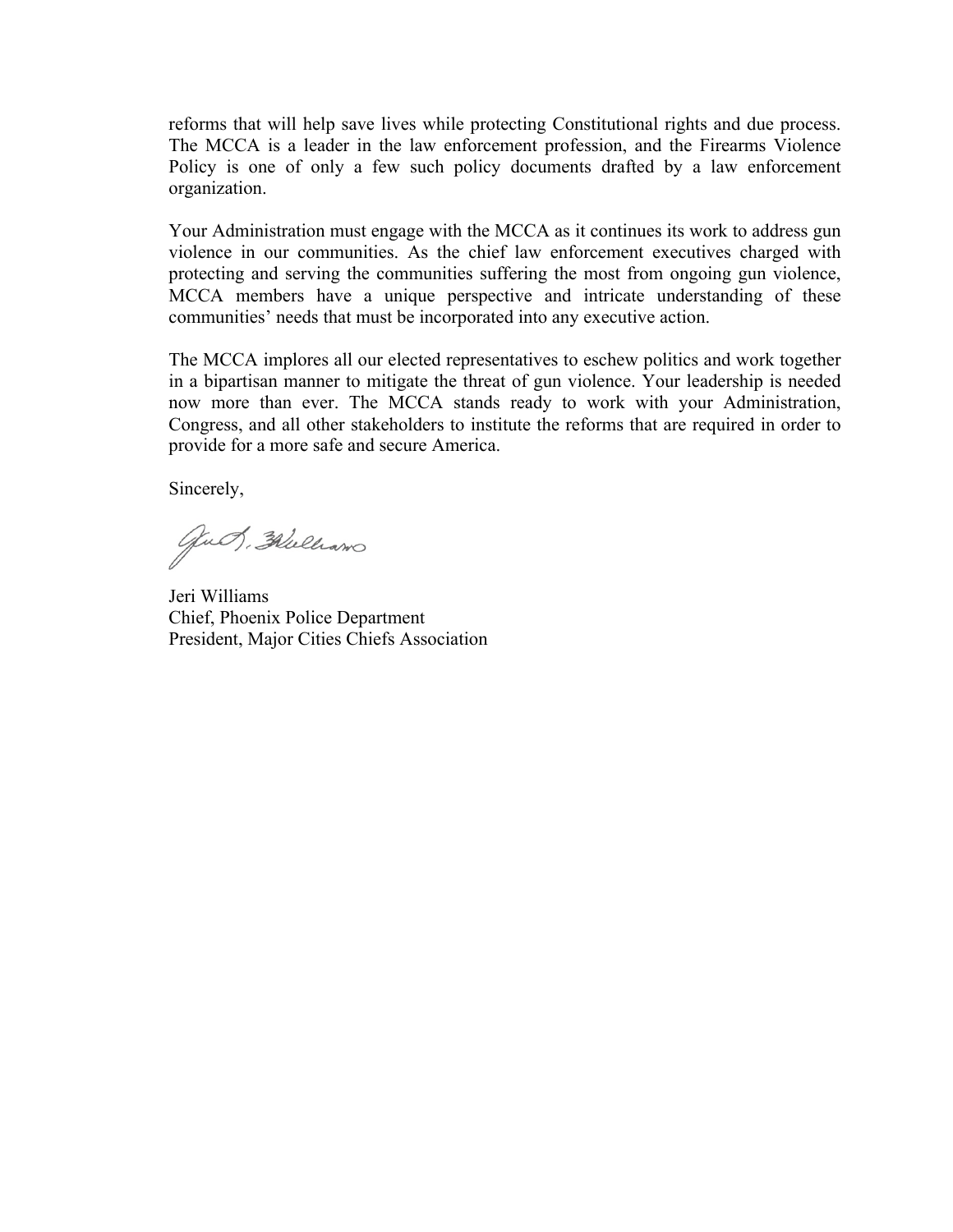

## **MAJOR CITIES CHIEFS ASSOCIATION**

June 1, 2022

Albuquerque<br>Arlington TX Atlanta The Honorable Charles Schumer The Honorable Mitch McConnell Aurora Austin<br>Baltimore Majority Leader Minority Leader Baltimore Co. United States Senate United States Senate **Boston** Buffalo Charlotte-Mecklenburg Washington, DC 20510 Washington, DC 20510 Chicago<br>Cincinnati Cleveland Columbus The Honorable Nancy Pelosi The Honorable Kevin McCarthy Dallas<br>DeKalb Co. Speaker Minority Leader Denver Detroit US House of Representatives US House of Representatives El Paso Fairfax Co Washington, DC 20515 Washington, DC 20515 Fort Worth Fresno<br>Honolulu Houston<br>Indianapolis Jacksonville<br>Kansas City Kansas City<br>Las Vegas<br>Long Beach<br>Los Angeles Co.<br>Louisville<br>Mambia Memphis States and Canada. Miami-Dade Milwaukee Minneapolis Montgomery Co.<br>Nashville Nassau Co. New Orleans New York City Newark Oakland<br>Oklahoma City Omaha<br>Orlando California, and Uvalde, Texas. Philadelphia Phoenix Pittsburgh Portland Prince George's Co. Raleigh Sacramento<br>Salt Lake City San Antonio San Diego<br>San Francisco San Jose Seattle St. Louis<br>St. Louis Co. Suffolk Co. Tampa Tucson

Calgary, Alberta Edmonton, Alberta<br>Montreal, Québec<br>Ottawa, Ontario Peel Region, Ontario Toronto, Ontario<br>Vancouver, B.C. Winnipeg, Manitoba<br>York Region, Ontario

Tulsa Virginia Beach<br>Washington DC Wichita

Mesa Miami

Dear Leader Schumer, Leader McConnell, Speaker Pelosi, and Leader McCarthy,

I write on behalf of the Major Cities Chiefs Association (MCCA) regarding the gun violence epidemic plaguing communities across America. The MCCA is a professional association of law enforcement executives representing the largest cities in the United

According to the FBI, there were 61 active shooter incidents in 2021, a roughly 53% increase from 2020, and twelve of these incidents met the federal definition of a mass killing.<sup>1</sup> This disturbing trend has continued in 2022. In the last month alone, active shooter incidents have devasted communities in Buffalo, New York, Laguna Woods

The scourge of gun violence goes well beyond the tragedies that become national news. Violent crime in many jurisdictions has risen steadily over the past few years. For example, homicides and aggravated assaults during the first quarter of 2022 are up approximately 56% and 30%, respectively, compared to the first quarter of 2019.<sup>2</sup> Increased gun violence is driving this trend, and the grim reality is that shootings have become a daily occurrence in America's major cities. In some MCCA member cities, it's common for there to be multiple instances of gun violence a day. The nature of many of these shootings is also extremely concerning. Mass shootings have become disturbingly commonplace, and many jurisdictions are seeing an increase in the number of juveniles perpetrating these violent acts.

<sup>1</sup> "Active Shooter Incidents in the United States in 2021," *Federal Bureau of Investigation,* May 2022.  $\frac{\text{th}\times\text{https://www.fbi.gov/file-repository/active-shooter-incidents-in-the-us-2021-052422.pdf/view}}{\text{This data is from the MCCA's Violent Crime Reports, which can be found here:}}$ 

<sup>&</sup>lt;https://majorcitieschiefs.com/resources/>